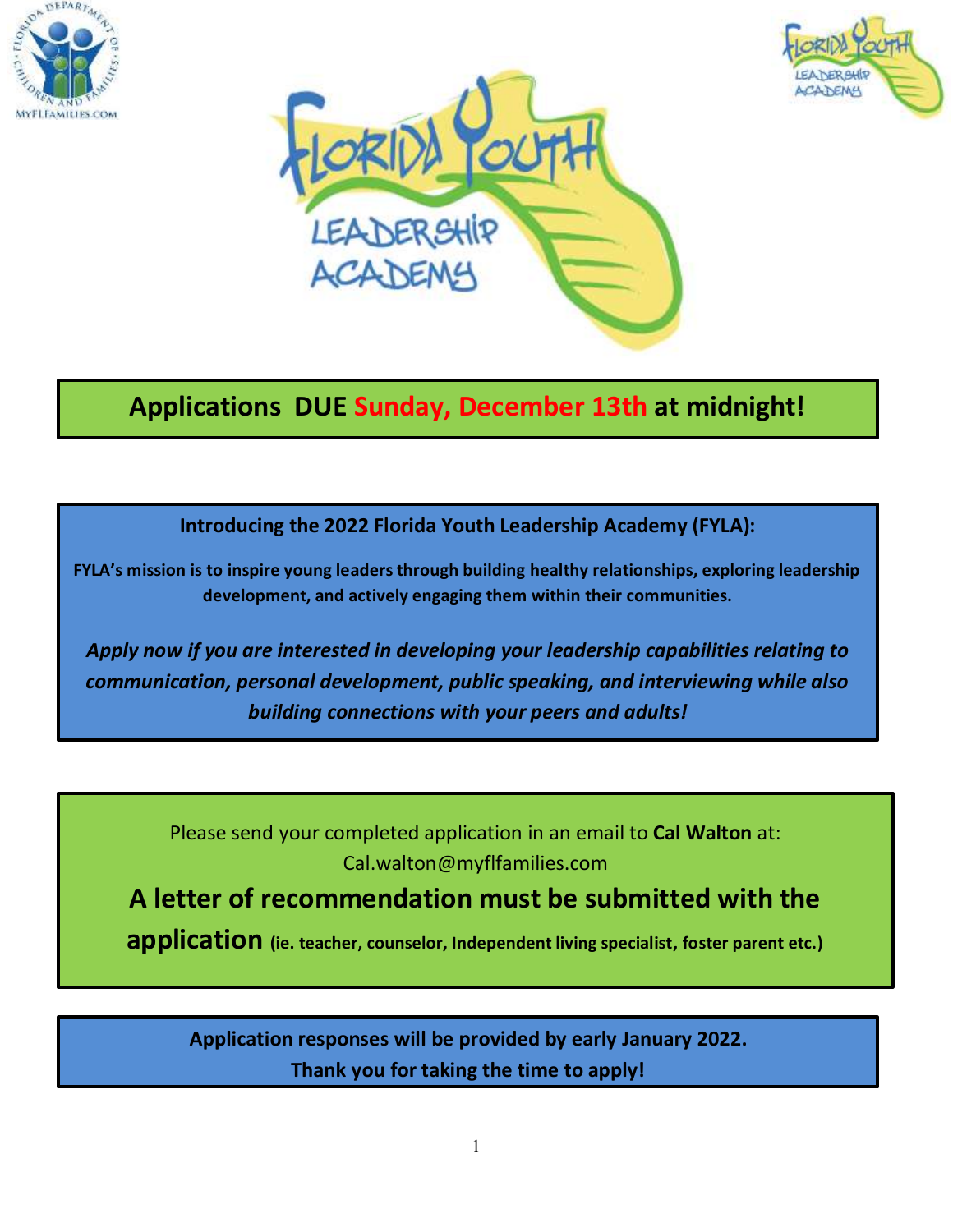



# **Florida Youth Leadership Academy (FYLA) 2022 Mentee Application**

## *MENTEE APPLICATION EXTENDED TO SUNDAY, DECEMBER 13TH AT MIDNIGHT*

*Send completed application to [Cal.walton@myflfamilies.com](mailto:Cal.walton@myflfamilies.com)*

**Before applying** to be a mentee for FYLA, please read the information below to ensure that this program would be a suitable fit for you.

The application is to be completed by the youth applying. Please do not complete this application on a youth's behalf.

## **Part 1: FYLA Information**

#### **Mission:**

To inspire young leaders through building healthy relationships, exploring leadership development, and actively engaging within their communities.

#### **Background:**

The Florida Youth Leadership Academy (FYLA) kicked off its first class in December 2007 in Orlando, Florida. What initiated as a professional development project under the direction of Florida's Department of Children and Families' Child Welfare Leadership Program and Connected by 25, grew into a statewide mentorship and leadership program for youth involved in the child welfare system.

#### **Specifics:**

FYLA is for youth involved with Florida's child welfare system who meet the eligibility criteria. The FYLA group travels three to four times throughout the program year to engage in several educational and leadership activities, including touring the State Capitol, Supreme Court, and college campuses across Florida. Throughout the program year, we encourage that you and your mentor meet regularly in your local areas to focus on specific learning objectives, including networking, public speaking, resume-building, and interviewing skills as well as meeting with child welfare leadership in their local areas. Your mentor will assist you in achieving your individualized goals that you set at the beginning of the year. Throughout the program year you will have the opportunity to complete your student portfolio. Typically, each FYLA class concludes with a graduation ceremony during the annual Child Protection Summit.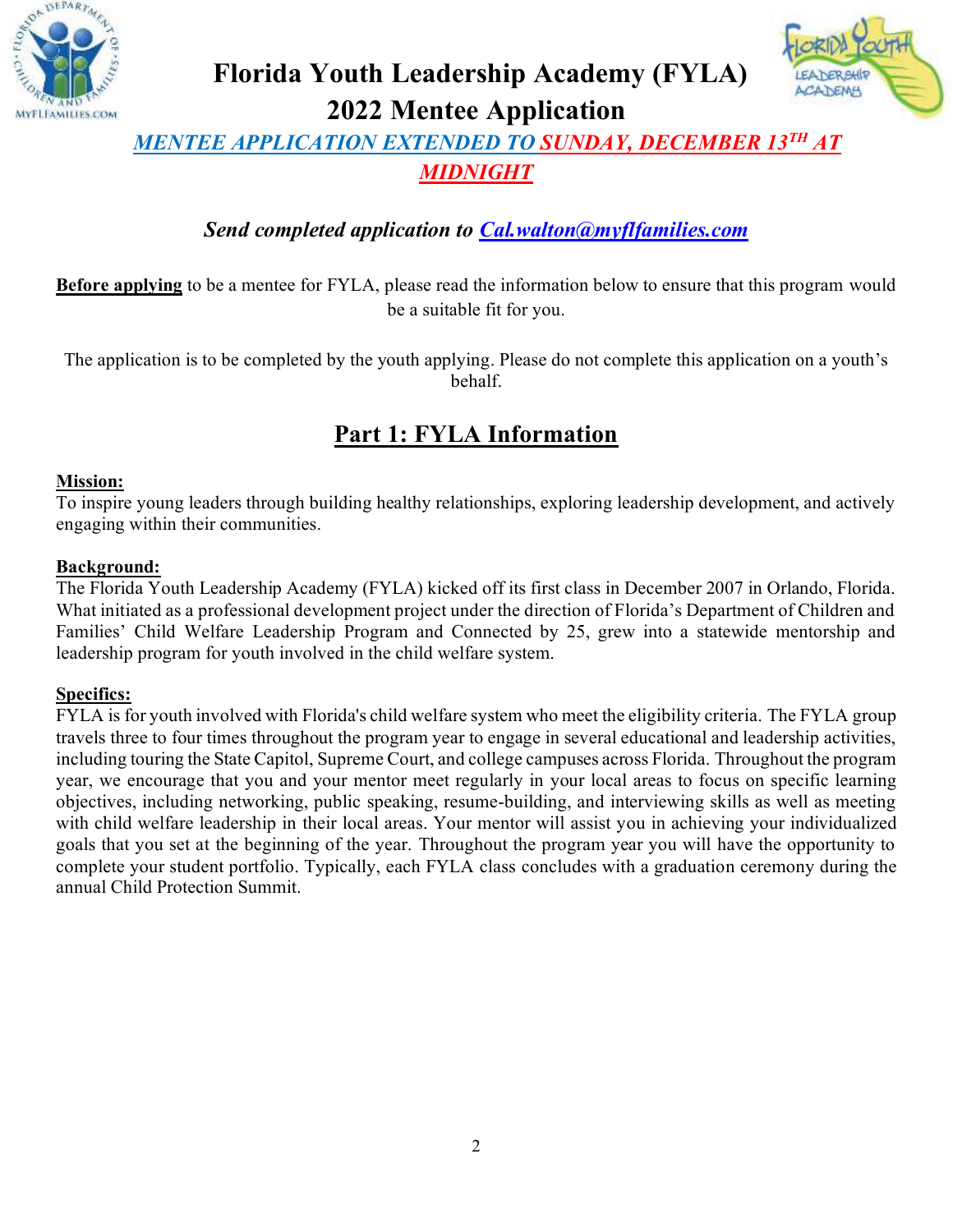



### **Part 2: Mentee Expectations and Eligibility**

#### **1. In order to be eligible to apply for FYLA, you must:**

- 1. Be currently (at the submission of application) under the supervision of a CBC lead agency or subcontractor.
- 2. Be in the 9th, 10th, or 11th grade and attending a high-school program.
- 3. Be able to sustain school performance while participating in this program.
- 4. Be at least 16 years old and not yet 19 years old by September 1, 2022.
- 5. Have shown that you would benefit from leadership training.
- 6. Not have been adjudicated delinquent with any felonies within the past six months.
- 7. Agree to abide by our Code of Conduct.

#### **2. In order to graduate from FYLA:**

- a) Attend all trips as specified
- b) Complete a student portfolio
- c) Meet with your mentor on the off months
- d) Demonstrate understanding of the program content
- e) Have no disciplinary issues during the program period
- f) Actively engage in the program activities during the trips
- g) Be recommended for successful completion of the program

Participation in the program is filled with many scheduled activities. The expectation is that you are able to attend all the trips and be fully engaged in the activity, which are typically all-day activities from 8am to 10pm. We understand that emergencies may come up during through the year, however we expect that you communicate with your mentor when you are not able to attend a trip. We ask you get in contact with them at least two weeks prior to the trip if you cannot attend. You are only allowed to miss one of the scheduled trips, with the kickoff trip being mandatory.

The Department expects each mentee to be actively engaged in all activities. **This includes limiting time spent on cell phone(s) and other electronic devices.** The Department fully understands that you may need to take a phone call or may have an outside commitment that prohibits you from attending a certain trip. We also expect you to meet up with your mentor on the off months.

### **Group Trips:**

- $> 1<sup>st</sup> trip Ocala Campground February 24-27, 2022$
- $\geq 2^{nd}$  trip Tallahassee April 21-24, 2022
- $> 3<sup>rd</sup> trip Miami July 7-10, 2022$
- $\triangleright$  4<sup>th</sup> trip Orlando (Summit) September TBD, 2022

*If you miss more than one of the trips, you will be asked to withdraw from the program. The kickoff trip is mandatory.*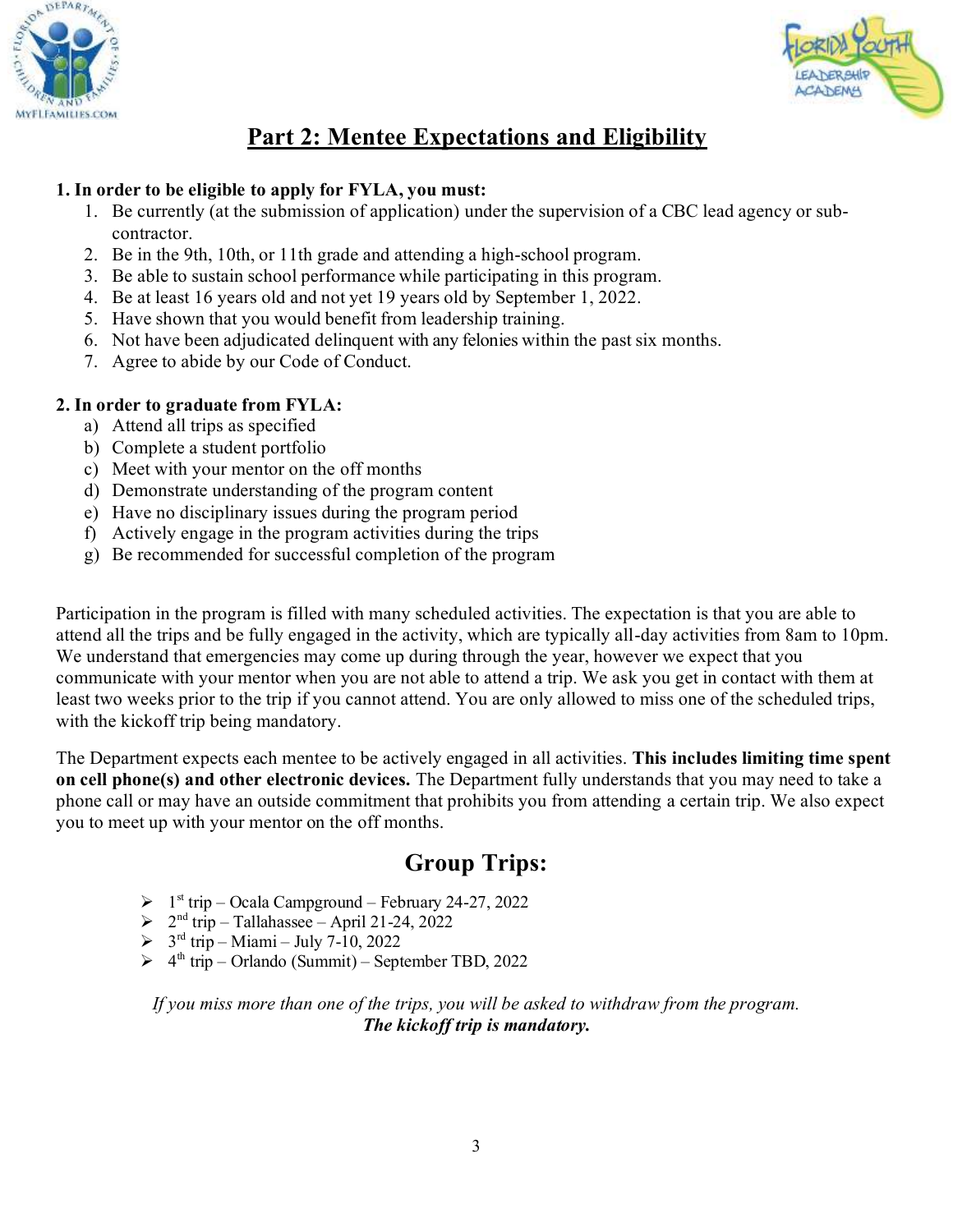



### **Off-Months:**

Mentors and mentees will be responsible for meeting face-to-face during the off months when we're not meeting for the group trips. You and your mentor will be responsible for completing the activities for that particular off-month theme. The themes of the off months will be discussed as a group at the kickoff trip.

### **Part 3: Application**

**General Information:** *(All fields are required and please write legibly).*

| Date of Application:                                                    |  |
|-------------------------------------------------------------------------|--|
| <b>First and Last Name:</b>                                             |  |
| <b>Preferred Name (Optional):</b>                                       |  |
| Date of Birth:                                                          |  |
| Age:                                                                    |  |
| Grade:                                                                  |  |
| <b>School Name:</b>                                                     |  |
| Gender:                                                                 |  |
| Email:                                                                  |  |
| <b>Home/Cell Phone Number:</b>                                          |  |
| <b>Current Address (please indicate)</b><br>in you're in a group home!) |  |
| City, State, Zip:                                                       |  |
| <b>County of Residence:</b>                                             |  |
| Place of employment                                                     |  |
| <b>Work hours</b>                                                       |  |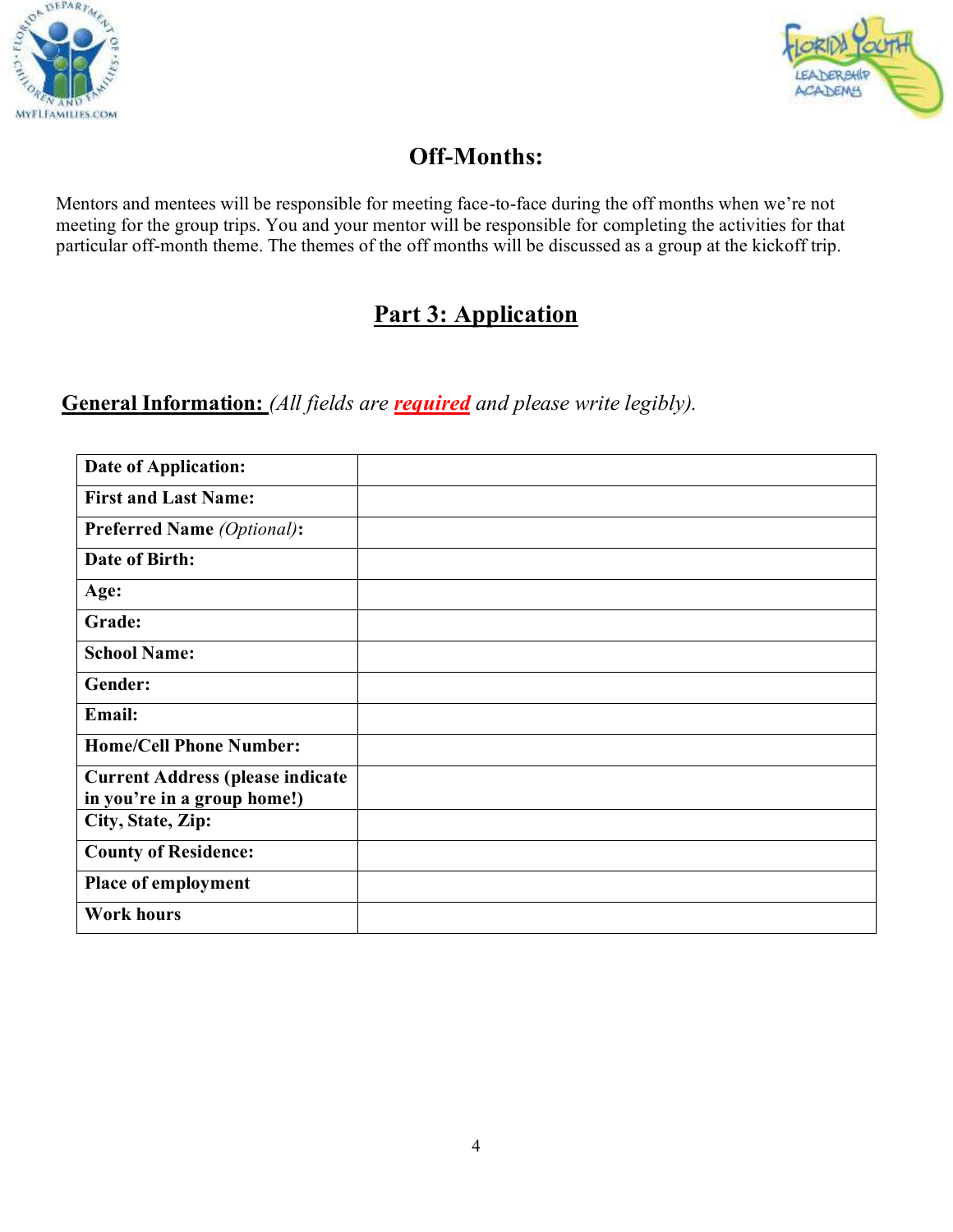



| <b>Caregiver Name:</b>              |  |
|-------------------------------------|--|
| <b>Caregiver Phone Number:</b>      |  |
| <b>Emergency Contact Name and</b>   |  |
| <b>Relationship:</b>                |  |
| <b>Emergency Contact Number:</b>    |  |
| <b>Case Manager Name:</b>           |  |
| <b>Case Manager Agency:</b>         |  |
| <b>Case Manager On-Call Number:</b> |  |
| <b>Case Manager Email:</b>          |  |

### **Application Questions:**

#### Please answer  $\frac{dl}{dt}$  the following questions as completely as possible.

- 1. Did someone recommend you to FYLA? If yes, what is that person's name and what is your relationship to them?
- 2. How would you define a leader?

3. Why do you want to participate in FYLA?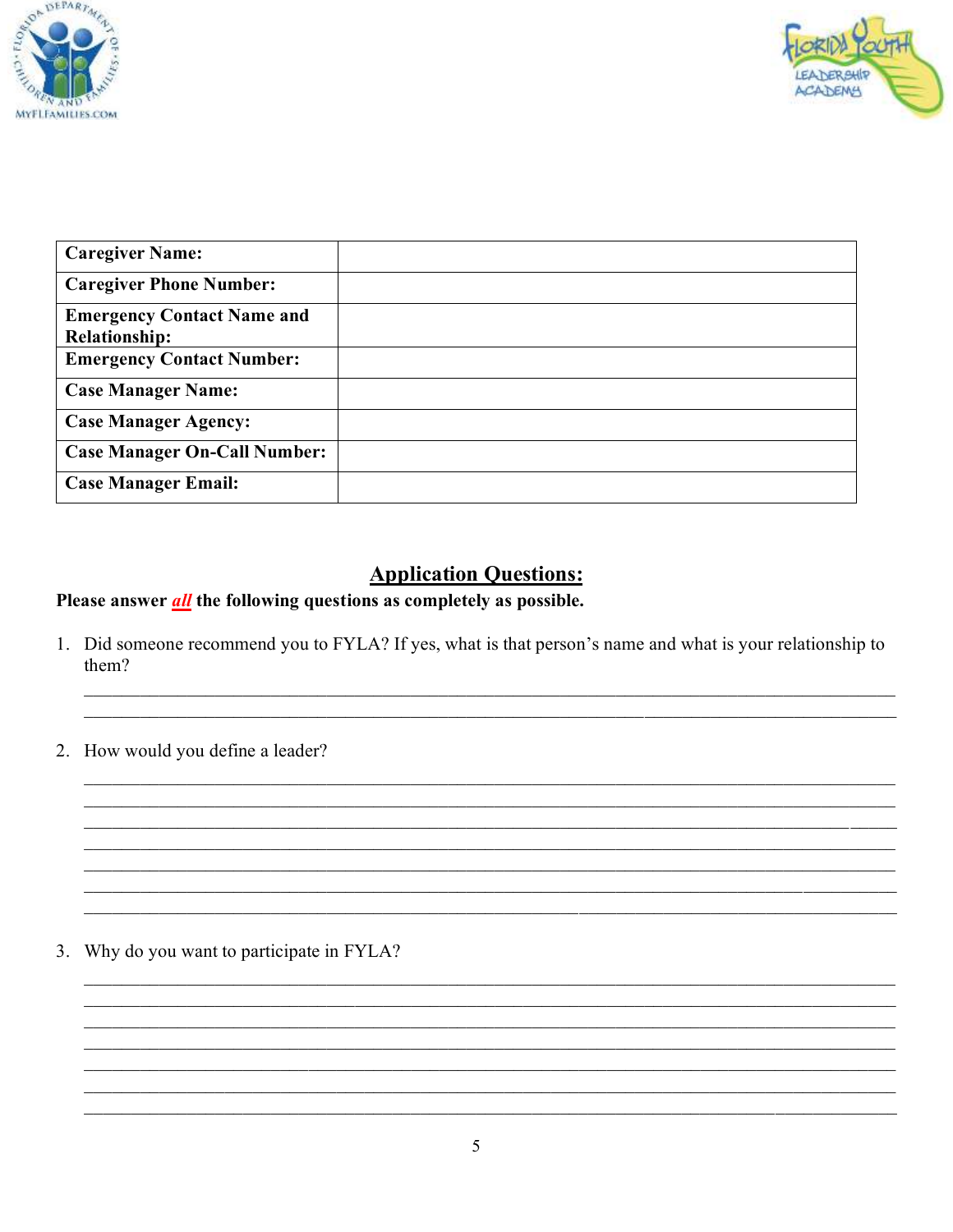



4. What qualities do you possess as a leader now?

#### *Please complete the following question in an essay format. On a separate piece of paper typed or written answer the following questions. Make the assay is attached to the application when submitting the application.*

How would describe yourself (personal characteristics, values, or qualities)? Also, what are your hobbies or interests (Ex.- swimming, certain sports, reading, hiking, animals, gardening, music, cooking, library, movies, shopping, etc.)?

Describe a challenging experience in your life and ways that you tried or are trying to overcome the challenge.

Who do you identify as a leader in your own life and why do you view them as a leader? (Note: this person may be a family member, teacher, social worker, friend or someone else important to you).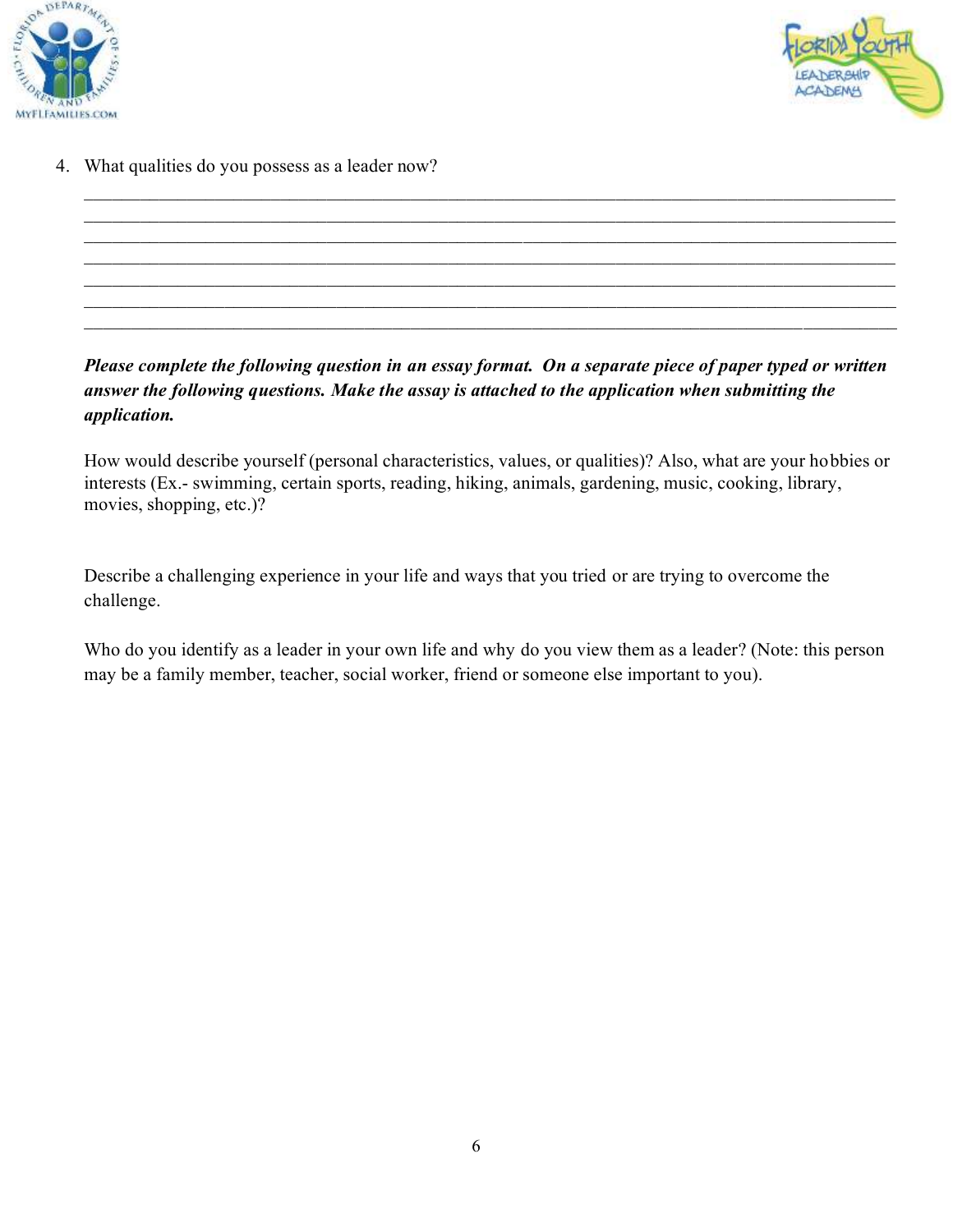



### **Declaration of Commitment:**

#### **Please read this thoroughly and carefully before signing. Both the caregiver and youth should each initial on the line to the left of each statement**:

- I give my informed consent and permission for me/the youth to participate in the Florida Youth Leadership Academy and its related activities.
- I agree that I/the youth will follow all leadership program guidelines and understand that any violation on the youth's part may result in suspension and/or termination from Florida Youth Leadership Academy.
- I release the Florida Youth Leadership Academy of all liability of injury, death, or other damages to me, my child, family, estate, heirs, or assigns that may result from his/her participation in the program, including but not limited to transportation, and hold harmless any Florida Youth Leadership Academy program staff, or other representatives, both collectively and individually, of any injury, physical or emotional, other than where gross negligence has been determined.
- I understand that basic information about the youth will be anonymously (without names) shared with a prospective mentor(s) to aid in determining a suitable match. Once a possible mentor/mentee match is determined, the youth's identity and other relevant information will be shared with the mentor to the extent it aids in facilitating a successful match.

By signing below, I attest to the truthfulness of all information listed on this application and agree to all the above terms and conditions. I understand the requirements of the Florida Youth Leadership Academy and if I am selected, I will devote the time and energy necessary to complete the program. I also understand that I will be required to attend all of the program events listed above and acknowledge that if I miss an event, I may be asked to withdraw from the program. I also understand the above commitments and agree to be adhere to them in signing this application.

 $\mathcal{L}_\text{max} = \frac{1}{2} \sum_{i=1}^{n} \frac{1}{2} \sum_{i=1}^{n} \frac{1}{2} \sum_{i=1}^{n} \frac{1}{2} \sum_{i=1}^{n} \frac{1}{2} \sum_{i=1}^{n} \frac{1}{2} \sum_{i=1}^{n} \frac{1}{2} \sum_{i=1}^{n} \frac{1}{2} \sum_{i=1}^{n} \frac{1}{2} \sum_{i=1}^{n} \frac{1}{2} \sum_{i=1}^{n} \frac{1}{2} \sum_{i=1}^{n} \frac{1}{2} \sum_{i=1}^{n} \frac{1$ 

 $\mathcal{L}_\text{max} = \frac{1}{2} \sum_{i=1}^{n} \frac{1}{2} \sum_{i=1}^{n} \frac{1}{2} \sum_{i=1}^{n} \frac{1}{2} \sum_{i=1}^{n} \frac{1}{2} \sum_{i=1}^{n} \frac{1}{2} \sum_{i=1}^{n} \frac{1}{2} \sum_{i=1}^{n} \frac{1}{2} \sum_{i=1}^{n} \frac{1}{2} \sum_{i=1}^{n} \frac{1}{2} \sum_{i=1}^{n} \frac{1}{2} \sum_{i=1}^{n} \frac{1}{2} \sum_{i=1}^{n} \frac{1$ 

Youth Signature Date

Parent/Guardian Signature Date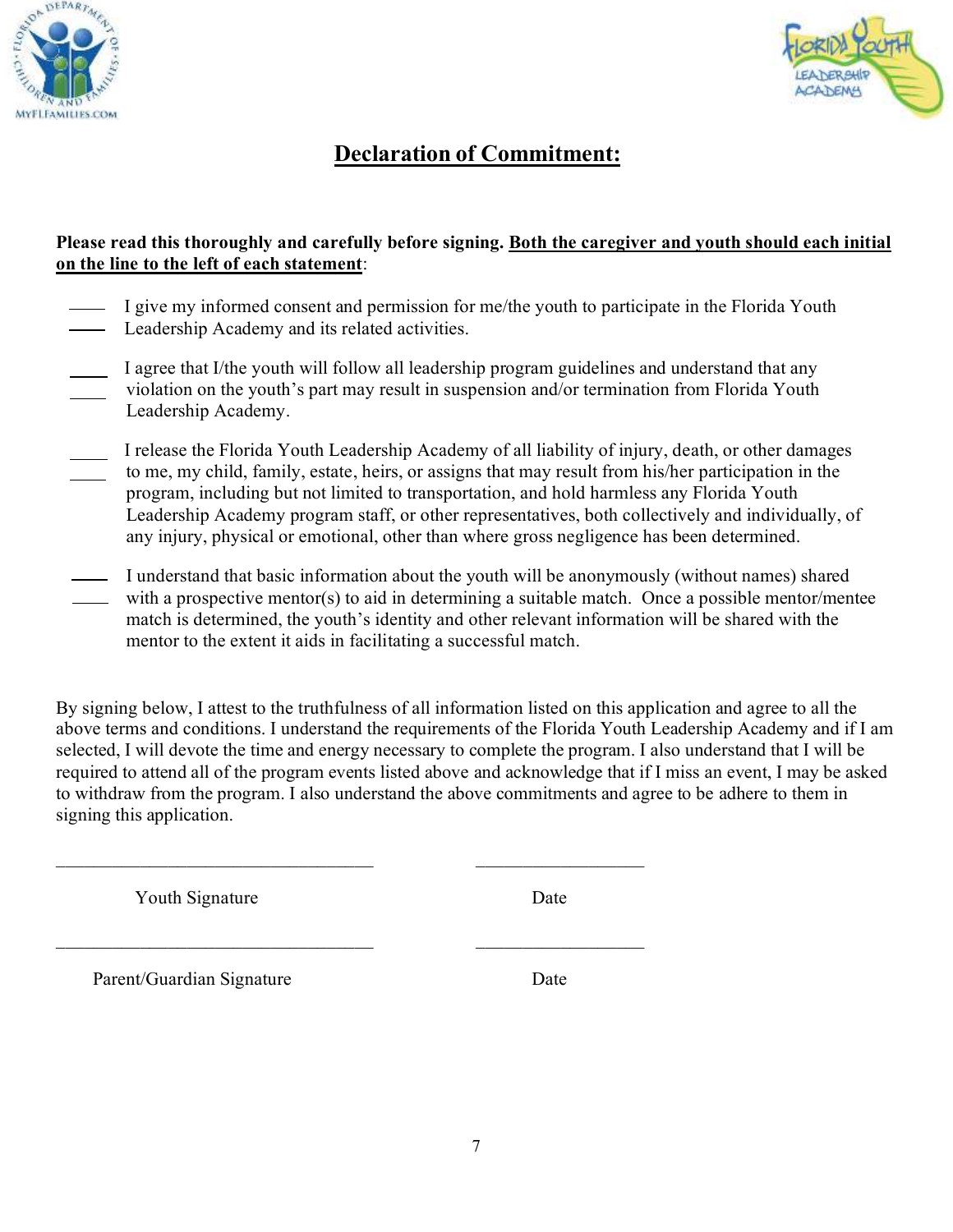



### **Code of Conduct:**

- As a member of the Florida Youth Leadership Academy, FYLA expects you to:
- Attend all scheduled trips and meet up with your mentor on off-months.
- Abide by the curfew set for **10:00 PM.** This will ensure safety, security, and our energy for the following day.
- Do not go into other people's rooms for your safety at any point during the trips. If this is broken, it will be cause for automatic termination from the program.
- Use encouraging and respectful remarks that will empower each other; listen to sponsors or conference leaders; stay in the designated/assigned areas of the event; speak your mind, be respectful, meet new people, learn, teach, have fun, and represent youth to the fullest and best of your ability.
- Follow all the rules at the facility that is accommodating us through lodging, trainings, workshops, and/or activities. The Department expects you to show respect towards all individuals, guests, visitors, and the property itself.
- Not display disruptive behavior, horseplay, and harass or tease others; not possess or use alcohol or drugs, vandalize or steal property, express violent behavior, or engage in sexual activity with other youth while on our trips. Any such behaviors can be grounds for legal activity and removal from the program.
- Dress appropriately for all trips, which includes, but is not limited to, wearing tops that cover the chest, midriff, and back, and wearing jeans or pants, excluding sweatpants and excessively ripped jeans at certain events.
- Reframe from engaging in a dating relationship with another mentee/mentor during the program duration.

\*Dress codes will change depending on the activities of each trip (for example, shorts are allowed for camping, but would not be allowed for meeting with leadership).

I, agree to this code and take full responsibility of my actions and the consequences that go with them.

Youth Signature

Date

Parent/Guardian Signature

Date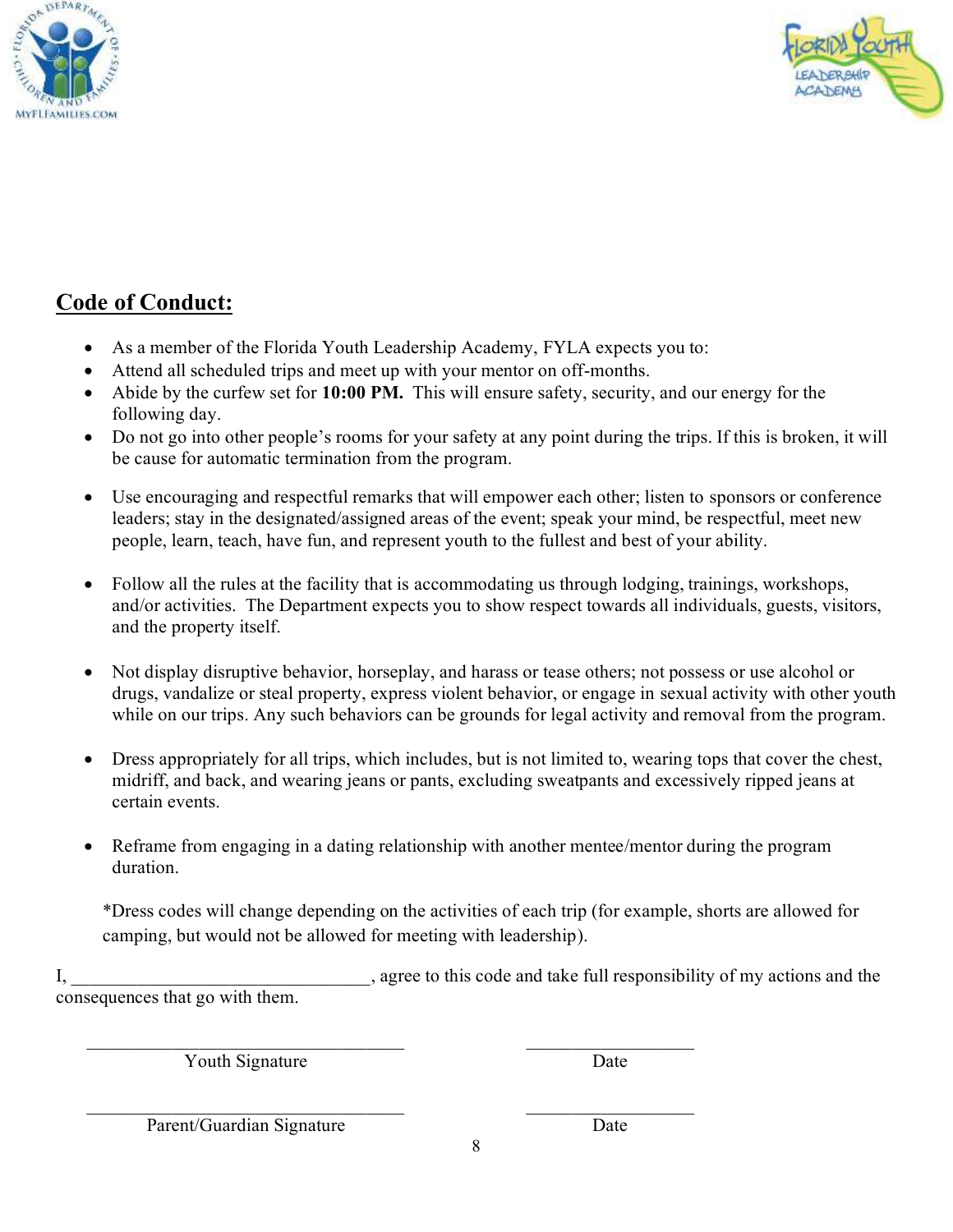



### **Permission Form (to be filled out by parent/guardian):**

Name of Youth: \_\_\_\_\_\_\_\_\_\_\_\_\_\_\_\_\_\_\_\_\_\_\_\_\_\_\_\_\_\_\_\_\_\_ DOB: \_\_\_\_\_\_\_\_\_\_\_\_\_\_\_\_\_\_

I, \_\_\_\_\_\_\_\_\_\_\_\_\_\_\_\_\_\_\_\_\_\_\_\_\_\_\_\_\_\_\_\_\_(parent/guardian), give my permission for the above-named youth to participate in the Florida Department of Children and Families' Florida Youth Leadership Academy Program.

- 1. I give permission to allow him/her to participate in all activities, except for (if N/A, please write):
- 2. I give permission for the youth to receive minor first aid and medications except for (if N/A, please write):
- 3. I give permission for the youth to be treated in emergency situations in accordance with Chapter 39.407, F.S.

| <b>Youth's Doctor's Contact Information</b> | <b>Emergency Contact Information</b> |
|---------------------------------------------|--------------------------------------|
| Name:                                       | Name:                                |
| Address:                                    | Address:                             |
| Phone Number:                               | Phone Number:                        |

| <b>Youth's Medication(s):</b> |        |           |  |
|-------------------------------|--------|-----------|--|
| Medications                   | Dosage | How Often |  |
|                               |        |           |  |
|                               |        |           |  |
|                               |        |           |  |
|                               |        |           |  |

\*While on the trips, the CBC lead agency, or other assigned adult, will be responsible for meeting with the youth's mentor to ensure medication instructions are provided as well as having the appropriate forms signed and other forms given to the mentor before the trips to ensure medication is properly provided to the youth in the right dosage at the right time.

4. Does the youth require any special accommodations to participate with FYLA?

 $\mathcal{L}_\mathcal{L} = \{ \mathcal{L}_\mathcal{L} = \{ \mathcal{L}_\mathcal{L} = \{ \mathcal{L}_\mathcal{L} = \{ \mathcal{L}_\mathcal{L} = \{ \mathcal{L}_\mathcal{L} = \{ \mathcal{L}_\mathcal{L} = \{ \mathcal{L}_\mathcal{L} = \{ \mathcal{L}_\mathcal{L} = \{ \mathcal{L}_\mathcal{L} = \{ \mathcal{L}_\mathcal{L} = \{ \mathcal{L}_\mathcal{L} = \{ \mathcal{L}_\mathcal{L} = \{ \mathcal{L}_\mathcal{L} = \{ \mathcal{L}_\mathcal{$